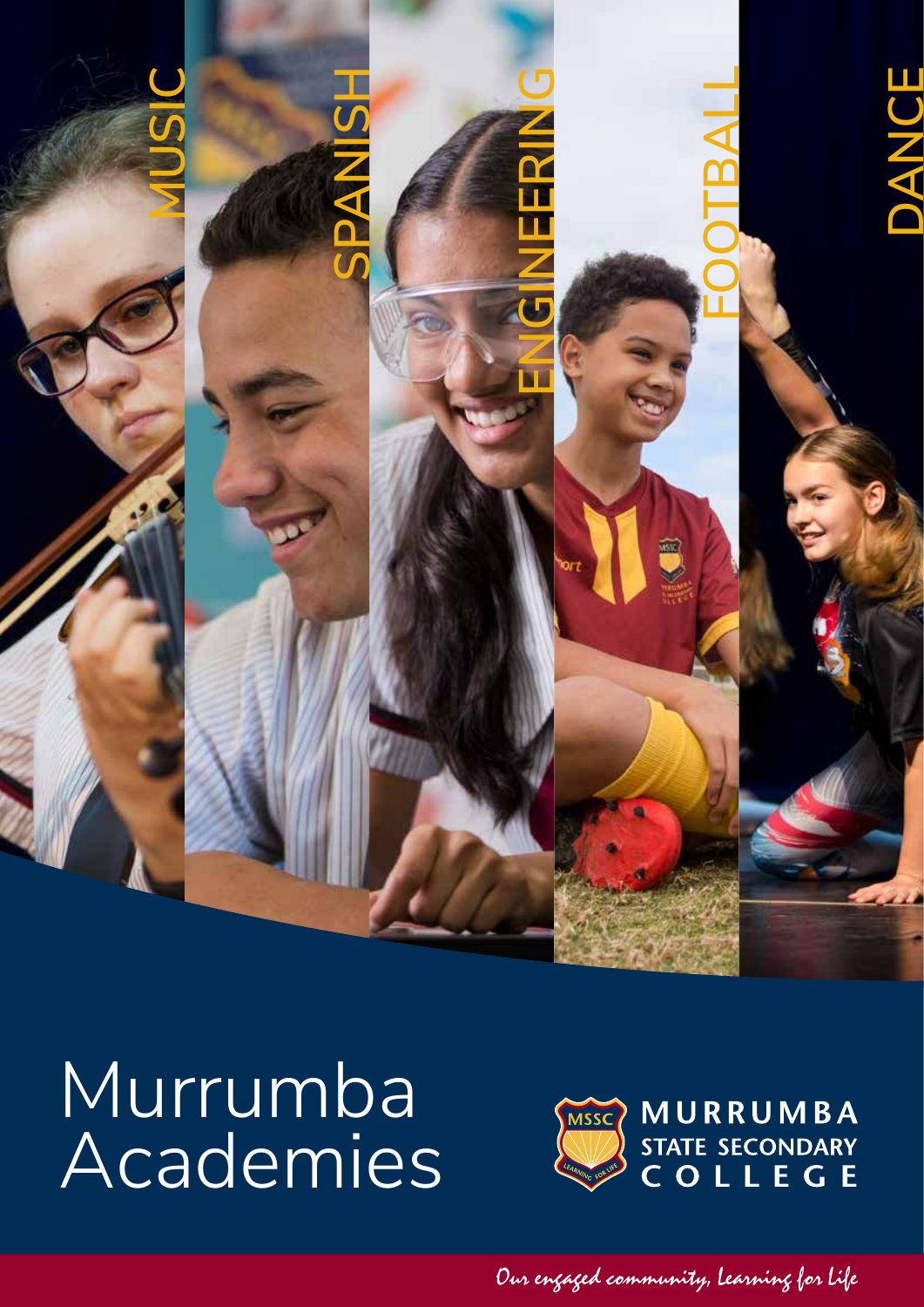# Learning for Life

**The Mission of the Murrumba Academies is to provide opportunities for our students to develop a sense of belonging and shape their preferred futures. Through a passion for leaning and a desire to grow, our students will form strong networks amongst their peers and achieve quality outcomes.** 

The Murrumba Academies are tailored to foster and enrich students' academic, cultural and sporting abilities with a focus on enhancing specialised skills and capabilities. Our students have unique opportunities to broaden their knowledge and expertise in their chosen field, by studying alongside like-minded peers in an innovative and enriching environment.

Our College Values are the beacon that guide our students in their thoughts and actions and instil the essence of that which makes us unique. Our College values are purposefully and deliberately embedded within each of our Academies.

#### **Respect**

**Pride**

#### **Community**

Forming strong relationships as active citizens in a global community

Inspiring our passion for life-long learning

Showing respect and dignity for self, others, our College, our community, our world

#### **Quality Learning**

Striving for excellence and celebrating our successes

#### **Resilience**

Facing adversity, refocusing and persevering

#### **Commitment to the Program**

With a core focus on developing the 'whole learner', our programs recognise that personal and academic growth takes time. Therefore, it is an expectation that students remain in their respective Academy Program for the duration of their Junior Secondary Phase of Learning. This will guarantee learning continuity and appropriate acquisition of skills and knowledge capability delivered by our specialist expert teaching staff.

### **How to Apply**

- 1 Complete an Expression of Interest to enrol at Murrumba State Secondary College.
- 2 Complete the Academies Application Form attached (including teacher/coach reference, passport sized applicant photo and latest report card). Be sure to indicate your child's preference if applying for more than one Academy Program.
- 3 Submit relevant documentation to MSSC Administration or Scan/Email to **enrol@murrumbassc.eq.edu.au** by due date.
- 4 Monitor your email for updates surrounding selection process.
- 5 If your child is successful **course fees apply** for each of these programs. **Please refer to the Fees Matrix on the College Website.**

*\* Entrance into these programs is determined by a range of factors to determine suitability. This includes a review of submitted application form, report cards and behaviour/effort information. Furthermore, an entrance exam, audition/ trial or interview process is applicable to specific programs within The Murrumba Academies.*

## **Engineering Excellence (EEP)**

The EEP is an extension program in Science, Technology, Engineering and Maths (STEM). This provides students with the opportunity to experience unique specialist units in the field of STEM. The 4-year program from Years 7 to 10 encompasses units including robotics, coding, sustainability, statics, dynamics & food science that provide an immersive and rich learning environment for students where students will respond to a range of real world engineering challenges. In partnership with universities, students also participate in science and engineering workshops and competitions.

This includes participating in the QUT Science and Engineering Challenge, Engineers without Borders, Aurecon Bridge Building Competition and STEMFest. Most impressively, students are offered the unique opportunity to participate in an international study tour to NASA Space Camp in Florida, USA. This experience illuminates realworld applications of Science, Technology, Engineering and Mathematics where students will work collaboratively to problem solve and engage in critical thinking - 21st Century skills essential for any future vocation.

These studies will pave the way for students to move to Senior Engineering, Mathematics and Science subjects at the College with the aim to continue in these areas at a University level.

Entry is determined by a review of submitted application form, report cards and behaviour/effort information as well as the successful completion of an entrance exam, which has a non-refundable administration fee. Additionally, all applicants will participate in a Group Engineering Challenge (Trial).

### **Football Academy**

The Murrumba State Secondary College Football Academy is a proud member of the Schools Premier League (SPL) and is affiliated with and endorsed by both the Brisbane Roar Football Club and Queensland School Sport.

This program provides talented secondary aged players a pathway to a career in football. The Football Academy employs a student-athlete model, where qualified and experienced staff work with the students to develop on and off field skills. The student athlete model combines academic performance, with positive behaviour expectations and sporting performance to achieve success.

This model has provided a range of positive outcomes, including youth international representatives and national championship winning teams. The academy provides students with numerous opportunities to represent the College in both Football and Futsal, as well as Queensland School Sport representation (District, Metropolitan, State and National level). We have a number of affiliations and contacts within the football and sporting communities, including Brisbane Roar FC, University of the Sunshine Coast and Pine Rivers School Sport.

Entry is determined by a review of submitted application form, report cards and behaviour/effort information. A trials process and subsequent interview will also be conducted to determine suitability.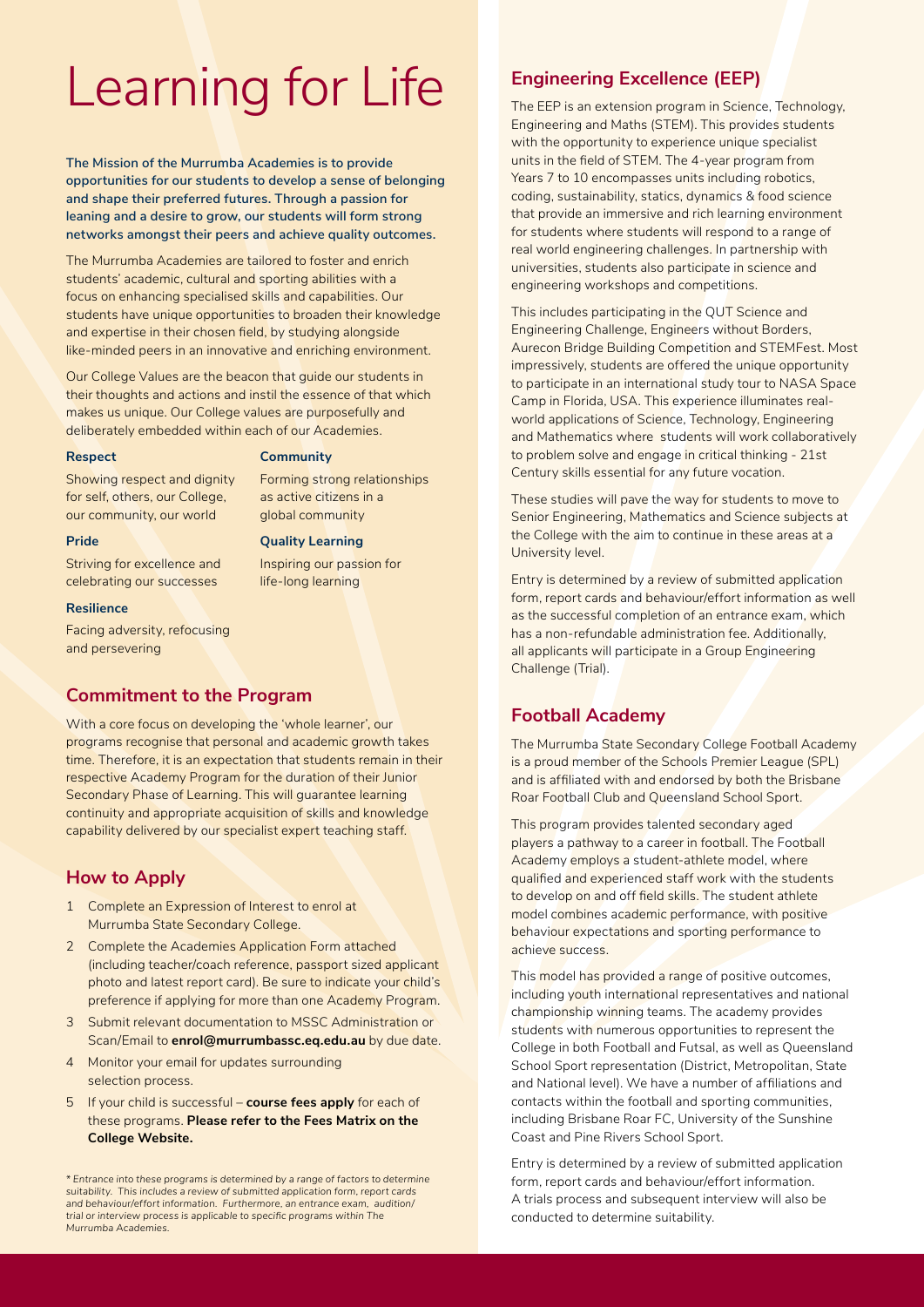# **High Performance Music (HPM)**

High Performance Music boasts a proud tradition of outstanding music education. It provides talented and dedicated young musicians with opportunities to enhance their musical potential as performers, composers and musicologists. The 4-year program develops students' overall musicianship, with a focus on their chosen instrument and composition developing the student holistically and fostering critical, higher order thinking skills. Partnerships are key to the success of our program and enable students to learn from industry professionals while developing students' musical style, confidence and communication.

Focusing on developing key performance skills required to be a successful musician, students engage in a range of immersive experiences where they perform to a live audience in a wide variety of contexts. Our College event calendar frequently showcases the high calibre of students we have within our Music Academy highlighting their impressive talents through a variety of performances. Students also are invited to participate in a biennial Music Tour (State, National, and International) further developing their skills in music as well as fostering a strong sense of belonging and community.

As well as classroom music, students will participate in one or more of the following instrumental programs - Brass, Vocals, Strings, Woodwind and Percussion. Students will be given the opportunity to showcase their skills through a range of ensemble performances at the College and also, within the wider community.

This program is designed for students who are currently learning an instrument either at school or privately, or have a particular flair for vocals and singing. The Academy will provide opportunities for extension work for students in collaboration with renowned musicians and talented teaching staff.

Entry is determined by a review of submitted application form, report cards and behaviour/effort information as well as an audition. An interview will also be conducted to determine suitability.

Audition: 2 pieces on chosen instrument/s (voice included), 3 scales from Band Method book (instrumental only), sing the National Anthem (voice only), sight-reading and aural exercises.

#### **Dance Academy**

The Murrumba Academy of Dance delivers a high standard of dance education focussed on achieving both physical and academic success. The program strives to develop students' overall technique, with a focus on their performance skills (expressive and technical). Our expert teaching team is committed to providing our students with authentic learning experiences through exposure and strong connections to a wide variety of high calibre industry professionals, as well as forming valuable relationships with higher education institutions. These valuable partnerships within the dance community are integral to supporting and encouraging students in the continued development of their individual performance style.

At the completion of the 4-year program, students will have attained a Certificate II in Dance and be well positioned to select either an ATAR pathway or complete a Certificate IV in Dance at Murrumba SSC.

This program takes a holistic approach to the education of the dancer, covering units including anatomy, food and nutrition, physical conditioning for performances, grooming and personal presentation. This can lead to diverse future pathways including entrance into university courses and vocational study, as well as immediate employment within a range of industries.

Entry is determined by a review of submitted application form, report cards and behaviour/effort information. An audition and subsequent interview will also be conducted to determine suitability.

Audition: Ability to comprehend choreography in 2 different genres (e.g. Contemporary, Jazz, Hip Hop, Lyrical), participation in a physical warm-up (strength, stamina and flexibility), and an individual improvisation (prepared on the audition day, music provided by teacher).

#### **Spanish Immersion & Acceleration**

The Spanish Acceleration Program (Year 7) and Spanish Immersion Program (Year 8 – 10) provides students with the opportunity to enhance their language and communication skills as well as developing acute cultural competence and a strong sense of belonging as engaged global citizens.

During the 4-year program, students complete up to 50% of their course work in Spanish, immersing themselves in the language through core curriculum and elective studies. Through the course of this program, students develop key capabilities in language acquisition and critical 21st century skills such as creativity, problem solving, communication and collaboration. Students are led and taught by a dynamic and experienced teaching team who all possess comprehensive skills and knowledge pertaining to this specialised field. Our students have the unique opportunity to learn from our staff who are truly lifelong learners where they have passionately immersed themselves in authentic cultural experiences including engaging in a number of study exchange programs.

Coursework is enhanced by a variety of enriching extracurricular offerings including incursions run throughout the year. These offerings include specialist workshops focussing on key components of Hispanic culture incorporating traditions, dance, music, craft, and food. All learning experiences within our Spanish Academy are supported by partnerships with Hispanic groups and members of our wider community. This includes our strong connection with the local hospitality community where a regular highlight each year is a visit to a well-loved family restaurant. Additionally, students are provided the opportunity to immerse themselves in Hispanic culture and lifestyle, and experience authentic language exchange through a study tour to a Spanish speaking country. Students who have participated in our international tours always return with a deeper appreciation of their love of language and further enhances their knowledge and skills in this field.

These studies will provide students with highly developed skills they can utilise to shape their preferred futures through studying Senior Spanish, continuing language study at a tertiary level and to excel in a variety of professions within our global society.

Entry is determined by a review of application form, report cards and behaviour/effort information. An interview will also be conducted focusing on communication and learning skills.

Our engaged community, Learning for Life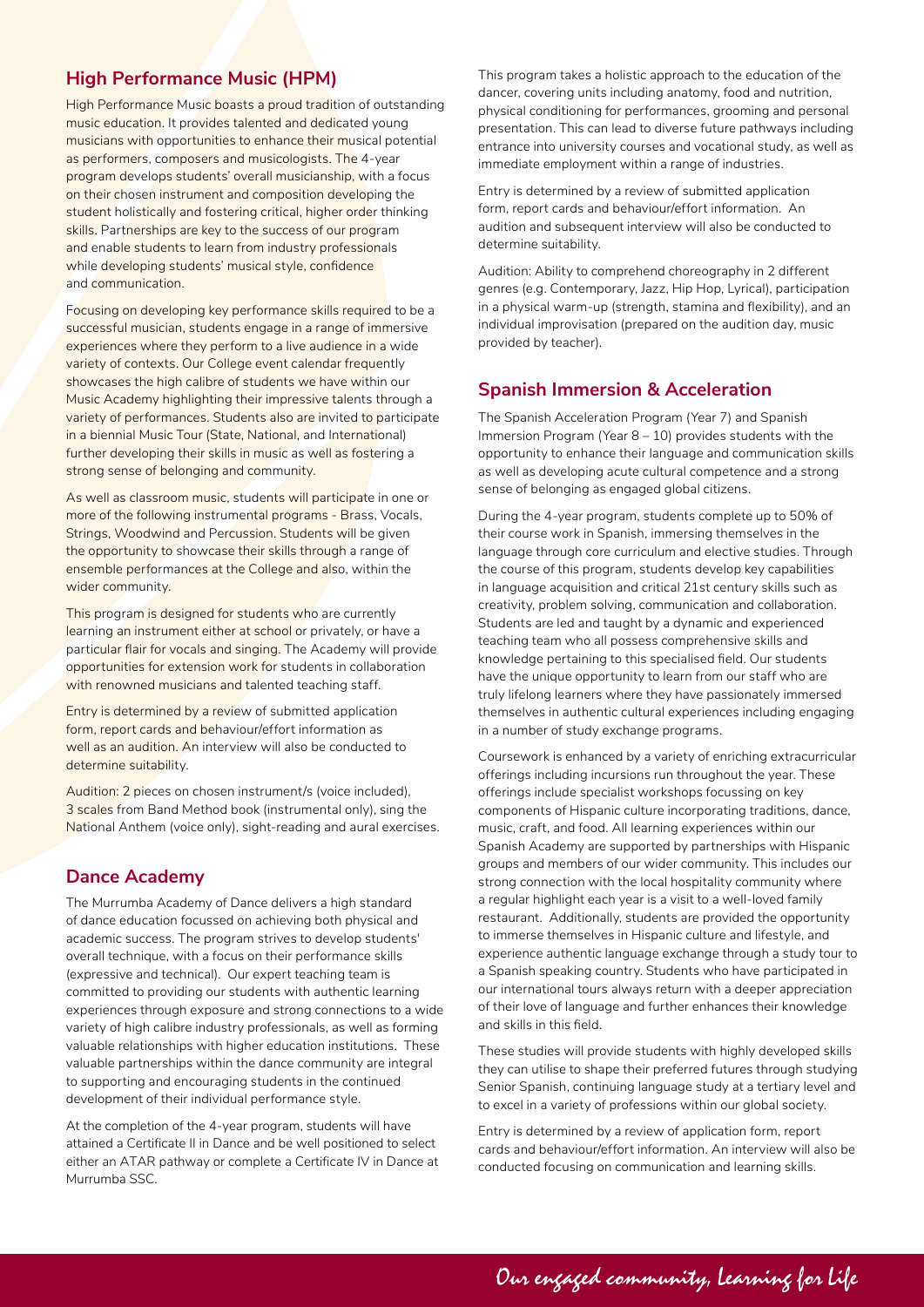# **THE MURRUMBA ACADEMIES APPLICATION FORM**

*(To be returned with the Expression of Interest enrolment form, a copy of latest school report and passport sized applicant photo).*

| Name                  |
|-----------------------|
| <b>Current School</b> |
|                       |
| Address               |
|                       |
| Phone                 |
| $Email_$              |

#### **Number 1 to 5 to indicate order of preference for the Academy Program you are applying for:**

*Please note: Enrolment in an excellence program is limited to 2 programs. This is only possible if the second program is either Football Academy* **OR** *Dance Academy.*

| <b>Engineering Excellence</b> | Dance Academy                    |
|-------------------------------|----------------------------------|
| Football Academy              | Spanish Immersion & Acceleration |
| High Performance Music        |                                  |

#### **In your own handwriting please complete the sections below.**

#### **1 List your experience relevant to your chosen Academy Program/s**

| <b>Specific Activity</b>             | <b>Relevant Experience</b>                      | <b>Club/School/Representative</b> |
|--------------------------------------|-------------------------------------------------|-----------------------------------|
| (e.g. Football, Robotics, Band etc.) | (e.g. including length of time in chosen field) | <b>Achievements</b>               |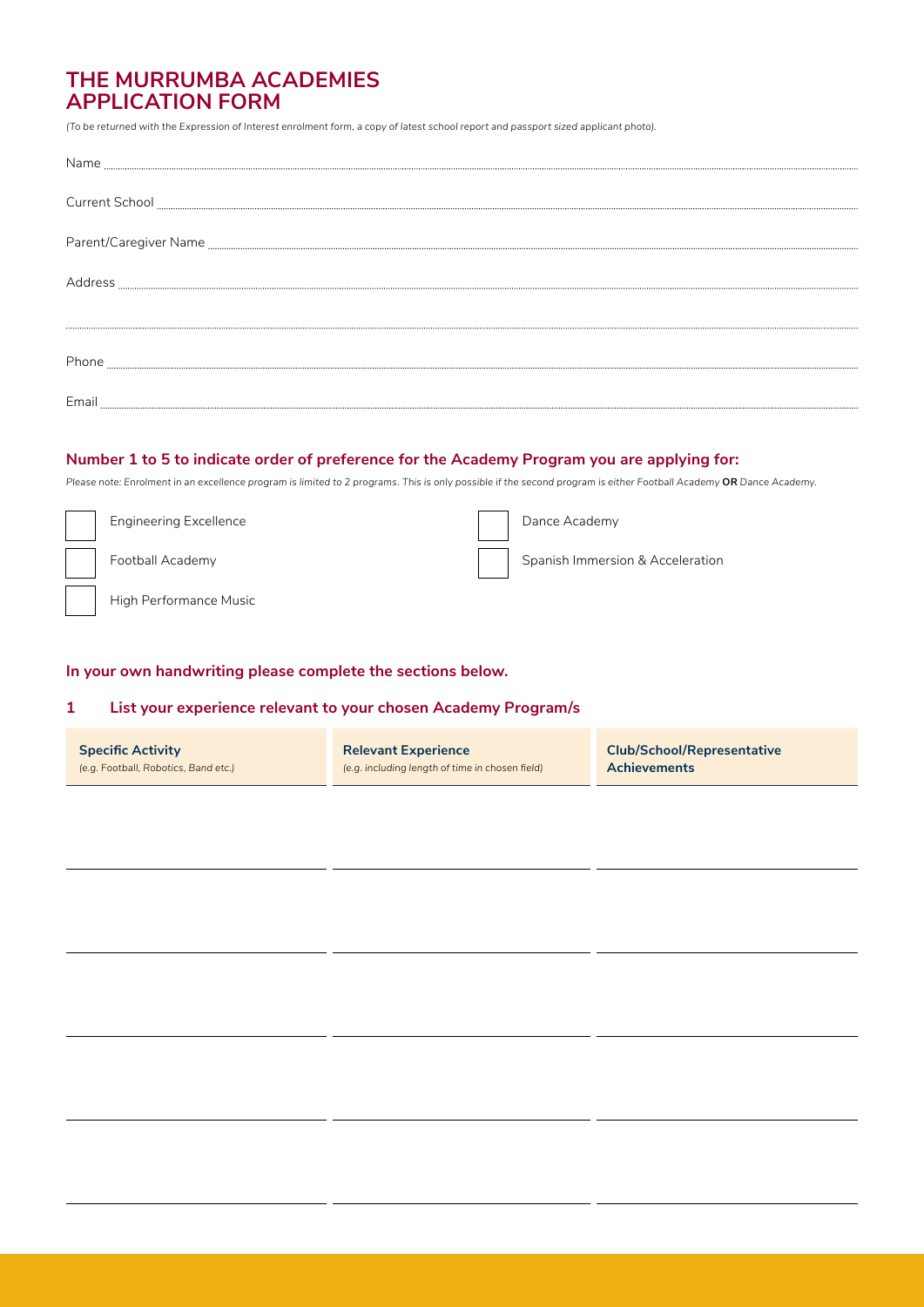# **THE MURRUMBA ACADEMIES APPLICATION FORM PAGE 2**

#### **2 Why do you want to be part of The Murrumba Academies?**

Include your personal and academic qualities you will contribute to the relevant program.

## **3 Teacher/Coach Reference**

*Must be completed by current teacher or coach (Football Academy). A separate document may be attached.* Please comment on the student/child's work ethic, attitude, academic achievement, technical skills and potential.